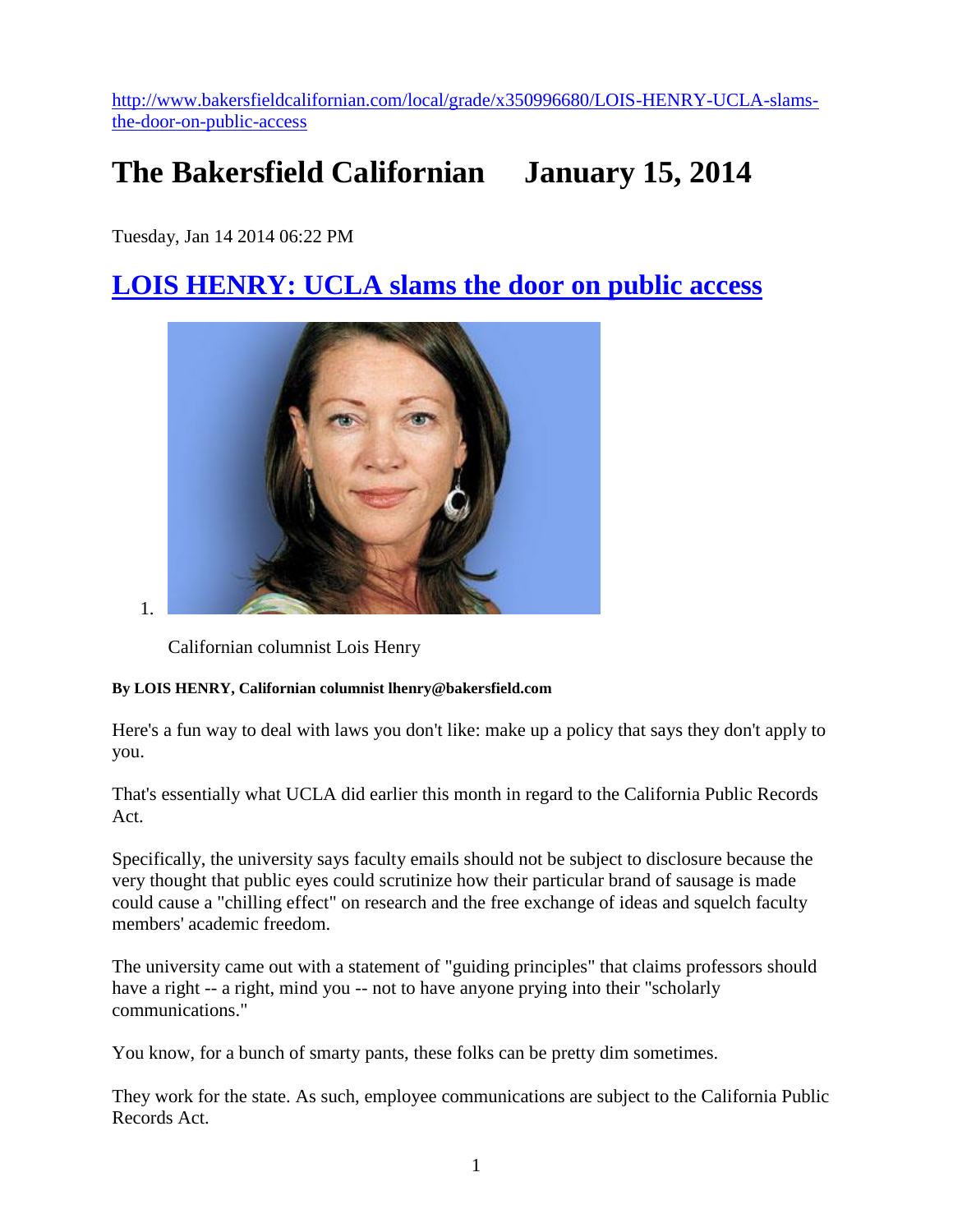The act lists a number of exemptions under which certain records may be withheld.

"Academic freedom" is not among them.

"If the Legisltature had found that was a legitimate exemption, they had 50 years to design such an exemption and they did not," noted Jim Ewert, a First Amendment attorney for the California Newspaper Publisher's Association.

Not only that, no court has ever found that a public employee, in the scope their employment, can claim their communications are private, whether for academic freedom purposes or otherwise, he said.

That includes professors and researchers who work for the publicly funded University of California.

Even attorneys who felt there could be cases where academic freedom trumped public disclosure, said UCLA's policy was way too broad.

"It would allow them to withhold too many different kinds of records and communications," said Peter Scheer an attorney for the California First Amendment Coalition.

There is an "individual privacy" exemption in the act. But that is always based on very specific circumstances. The public agency must determine that releasing the information would not only invade an individual's privacy but that the information is also not of vital public interest.

It's known as a balancing test. There's no mention of any balancing in UCLA's new policy, noted Ewert.

"They just blow right past the public interest balancing test," Ewert said.

And how.

Accompanying UCLA's guiding principles on this issue, was a step-by-step letter outlining how professors should respond to records requests and explaining what is and isn't a public record.

In that letter, UCLA states that faculty communications may be exempt from disclosure "...because the public interests served by not disclosing the records clearly outweighs the public interest served by disclosure."

Wow.

The school downgrades the public's interest before even knowing what they heck someone might ask for.

UCLA officials refused to talk to me about the new policy, saying it speaks for itself.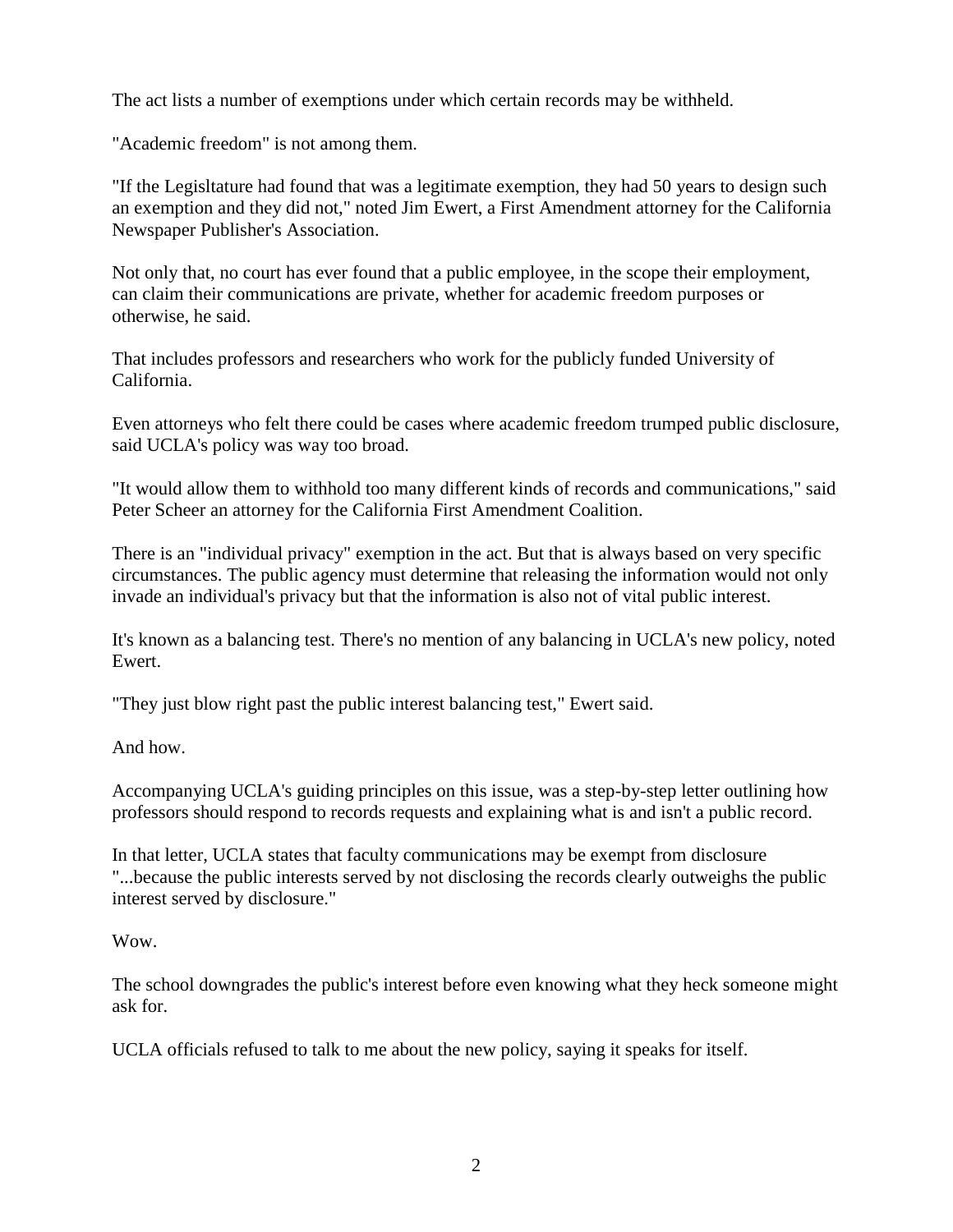I know this all might seem theoretical and hard to see why you should care. So let me enlighten you.

This all comes on the heels of a fight I've been having with UCLA over one professor's emails.

John Froines, now retired, was a professor at UCLA in 2009 when the Department of Pesticide Regulation contracted with him to chair an independent panel to investigate the fumigant methyl iodide.

Arysta LifeSciences, methyl iodide's maker, requested emails between Froines and anti-pesticide activists during the time Froines was under contract to DPR to determine whether he was being unduly influenced by those groups.

UCLA gave up some, but not all, of Froines' emails.

Sure enough, in the emails that were released, there were lots to Froines from a variety of antipesticide groups mostly discussing politics and tactics the groups were employing against approval of methyl iodide. These were not "scholarly communications" regarding scientific ideas.

In fact, an email from Froines' assistant, Elinor Fanning, to the anti-pesticide groups says that Froines agrees with their actions: "But that we have to remain behind the scenes at the moment. John has to protect his position of chair of the review committee for the time being."

Hmm. Really makes you wonder what was in the emails UCLA refused to release (including Froines' sent emails.)

Arysta, which eventually pulled methyl iodide from the market, had some back and forth with UCLA trying to get the missing emails to no avail.

But it was interesting to read the legal team's variety of ridiculous excuses for keeping the information under wraps.

First, they said they asked Froines and he didn't have the emails, sorry. Then they said the emails were on the school's "back up tapes" and since those were only used for disaster recovery, they were no longer be public record. Then they claimed that if the emails were personal in nature, and not related to university business, they weren't public. Oh yeah, and that academic freedom thing, that too.

As an aside, I've found that when a public agency flails around with an ever changing array of legal defenses against public exposure, it typically means A) it doesn't have a legal leg to stand on and B) there's something someone doesn't want the public to see.